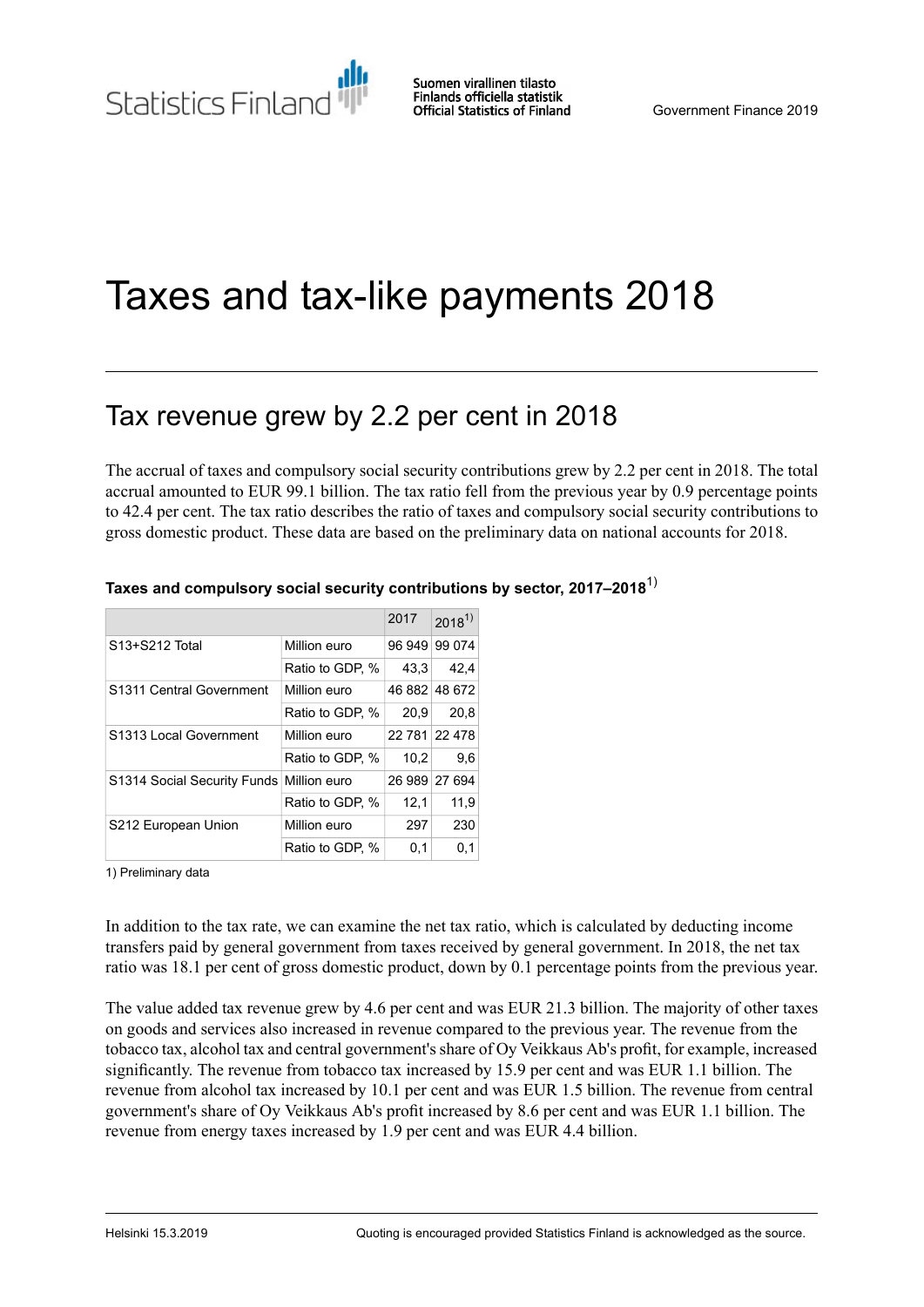The income tax paid by households rose by 1.1 per cent and totalled EUR 28.5 billion. The revenue from taxes on property decreased by 3.2 per cent compared with to previous year. The revenue from inheritance and gift tax was EUR 692 million which was 23.9 per cent less than the exceptionally high revenue in 2017. The revenue from transfer tax was EUR 844 million, an increase of 8.8 per cent from one year before.

EUR 55 million collected as contributions to the Single Resolution Fund from credit institutions was recorded as tax revenue for the institutions of the European Union.

In 2018, the tax revenue of the central government totalled EUR 48.7 billion. The growth from the year before amounted to 3.8 per cent. The tax revenue of local government totalled EUR 22.5 billion and decreased by 1.3 per cent from one year before. The revenue of compulsory social security contributions of social security funds grew by 2.6 per cent and it totalled EUR 27.7 billion. The proportion of taxes and compulsory social security contributions in consolidated total general government revenue was 80.6 per cent in 2018.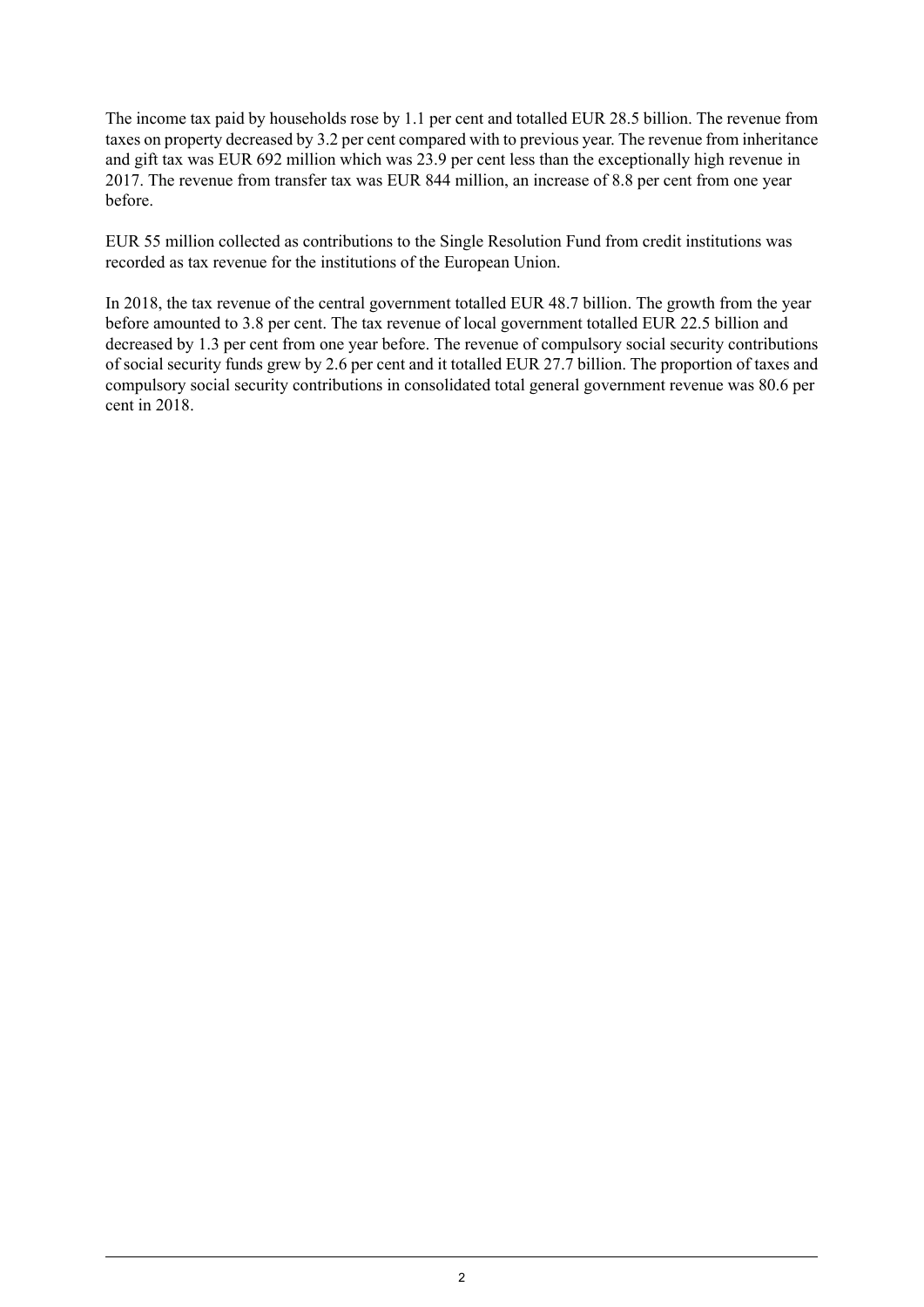## **Contents**

### **Tables**

### **Appendix tables**

## Figures

### **Appended figures**

|--|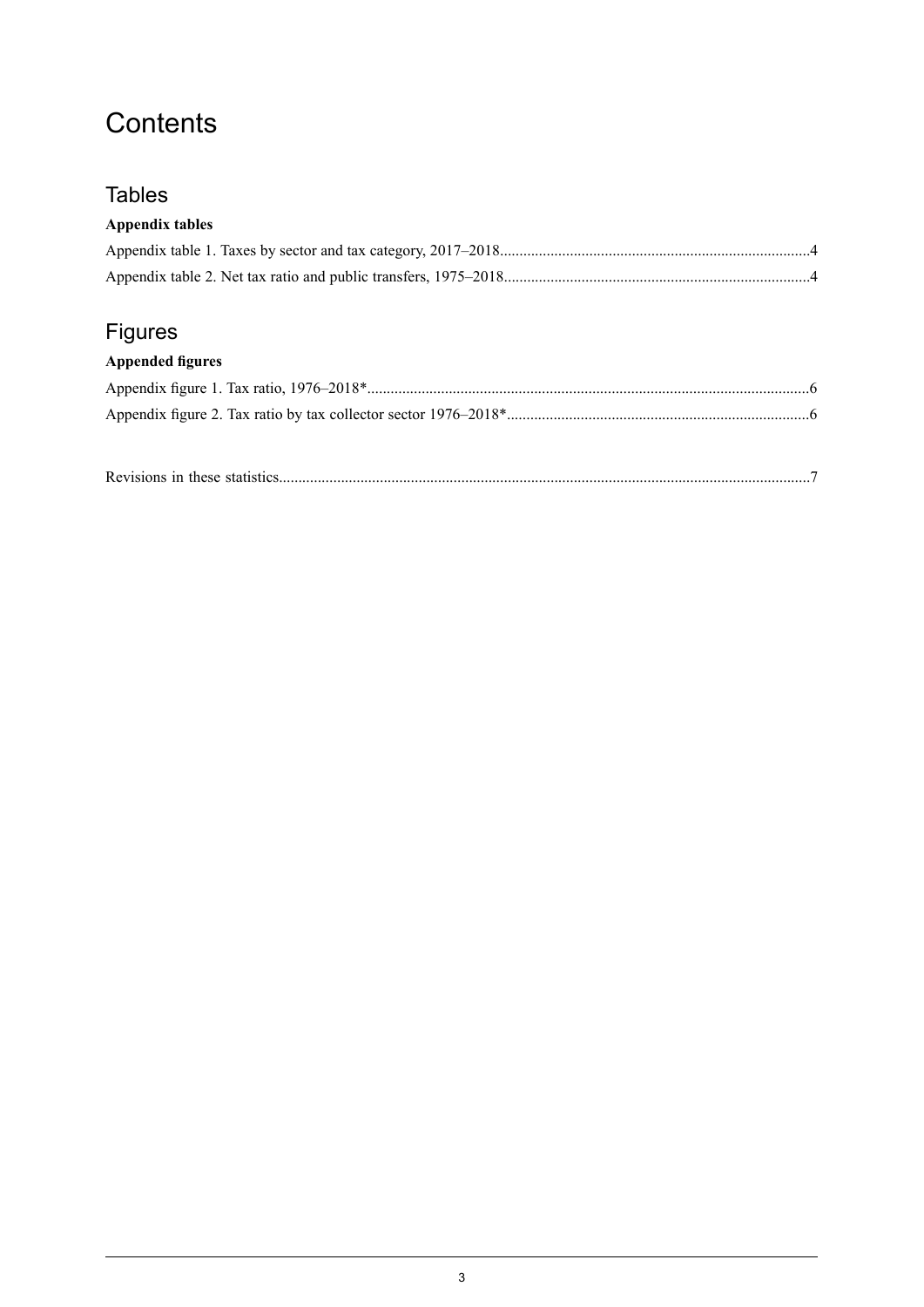## Appendix tables

|                       |                                                      | 2017    | $2018^{1}$ | Change, % |
|-----------------------|------------------------------------------------------|---------|------------|-----------|
| Sector                | Tax category                                         |         |            |           |
| S13+S212<br>Total     | -0 Taxes and social contributions, total             | 96 949  | 99 0 74    | 2,2       |
|                       | -1000 Income taxes<br>34 404                         |         | 34 505     | 0,3       |
|                       | -2000 Social security contributions                  | 27 003  | 27 708     | 2,6       |
|                       | -4000 Taxes on property                              | 3459    | 3 3 4 9    | $-3,2$    |
|                       | -5000 Taxes on goods and services                    | 31 848  | 33 294     | 4,5       |
|                       | -6000 Other taxes                                    | 235     | 218        | $-7,2$    |
| S1311                 | -0 Taxes and social contributions, total             | 46 882  | 48 672     | 3,8       |
| Central<br>Government | -1000 Income taxes                                   | 13413   | 13855      | 3,3       |
|                       | -4000 Taxes on property                              | 1685    | 1536       | $-8.8$    |
|                       | -5000 Taxes on goods and services                    | 31 7 23 | 33 237     | 4,8       |
|                       | -6000 Other taxes                                    | 61      | 44         | $-27.9$   |
|                       | S1313 Local -0 Taxes and social contributions, total | 22 781  | 22 4 78    | $-1,3$    |
| Government            | -1000 Income taxes                                   | 20 991  | 20 650     | $-1,6$    |
|                       | -2000 Social security contributions                  | 14      | 14         | $-0.0$    |
|                       | -4000 Taxes on property                              | 1 7 7 4 | 1813       | 2,2       |
|                       | -5000 Taxes on goods and services                    | 2       | 1          | $-50.0$   |
| S1314                 | -0 Taxes and social contributions, total             | 26 989  | 27 694     | 2,6       |
| Social<br>Security    | -2000 Social security contributions                  |         |            |           |
| Funds                 |                                                      | 26 989  | 27 694     | 2,6       |
| S212                  | -0 Taxes and social contributions, total             | 297     | 230        | $-22,6$   |
| European<br>Union     | -5000 Taxes on goods and services                    | 123     | 56         | $-54,5$   |
|                       | -6000 Other taxes                                    | 174     | 174        | $-0,0$    |

### <span id="page-3-0"></span>**Appendix table 1. Taxes by sector and tax category, 2017–2018**1)

<span id="page-3-1"></span>1) Preliminary data

## **Appendix table 2. Net tax ratio and public transfers, 1975–2018**1)

|      | <b>Taxes</b> | Public income<br>transfers | <b>Public</b><br>capital<br>transfers | Public<br>subsidies | Public<br>Share of<br>transfers, Total<br>public<br>transfers of<br>GDP, % |      | Net taxes, taxes<br>- public<br>transfers | Net tax ratio.<br>percentage<br>of GDP |
|------|--------------|----------------------------|---------------------------------------|---------------------|----------------------------------------------------------------------------|------|-------------------------------------------|----------------------------------------|
| Year |              |                            |                                       |                     |                                                                            |      |                                           |                                        |
| 1975 | 6591         | 2079                       | 169                                   | 596                 | 2844                                                                       | 15,7 | 3747                                      | 20,6                                   |
| 1976 | 8 2 0 1      | 2555                       | 145                                   | 657                 | 3 3 5 7                                                                    | 16,3 | 4 8 4 4                                   | 23,5                                   |
| 1977 | 9041         | 3093                       | 117                                   | 727                 | 3937                                                                       | 17,4 | 5 1 0 4                                   | 22,6                                   |
| 1978 | 9 1 6 4      | 3483                       | 98                                    | 760                 | 4 3 4 1                                                                    | 17,3 | 4 8 2 3                                   | 19,2                                   |
| 1979 | 10 235       | 3814                       | 107                                   | 947                 | 4868                                                                       | 16,7 | 5 3 6 7                                   | 18,5                                   |
| 1980 | 11 893       | 4 2 8 1                    | 127                                   | 1 0 3 0             | 5438                                                                       | 16,1 | 6455                                      | 19,2                                   |
| 1981 | 14 194       | 5 0 0 5                    | 171                                   | 1 1 7 6             | 6 3 5 2                                                                    | 16,7 | 7842                                      | 20,6                                   |
| 1982 | 15 594       | 6 0 0 2                    | 247                                   | 1 258               | 7 507                                                                      | 17,5 | 8 0 8 7                                   | 18,9                                   |
| 1983 | 17 235       | 7059                       | 179                                   | 1457                | 8695                                                                       | 18,2 | 8 5 4 0                                   | 17,9                                   |
| 1984 | 20 090       | 7932                       | 186                                   | 1617                | 9735                                                                       | 18,2 | 10 355                                    | 19,4                                   |
| 1985 | 22 8 11      | 9 1 0 1                    | 185                                   | 1721                | 11 007                                                                     | 18,9 | 11 804                                    | 20,3                                   |
| 1986 | 25 25 9      | 10 057                     | 216                                   | 1854                | 12 127                                                                     | 19,3 | 13 132                                    | 20,9                                   |
| 1987 | 26 249       | 11 062                     | 234                                   | 1929                | 13 2 25                                                                    | 19,5 | 13 0 24                                   | 19,2                                   |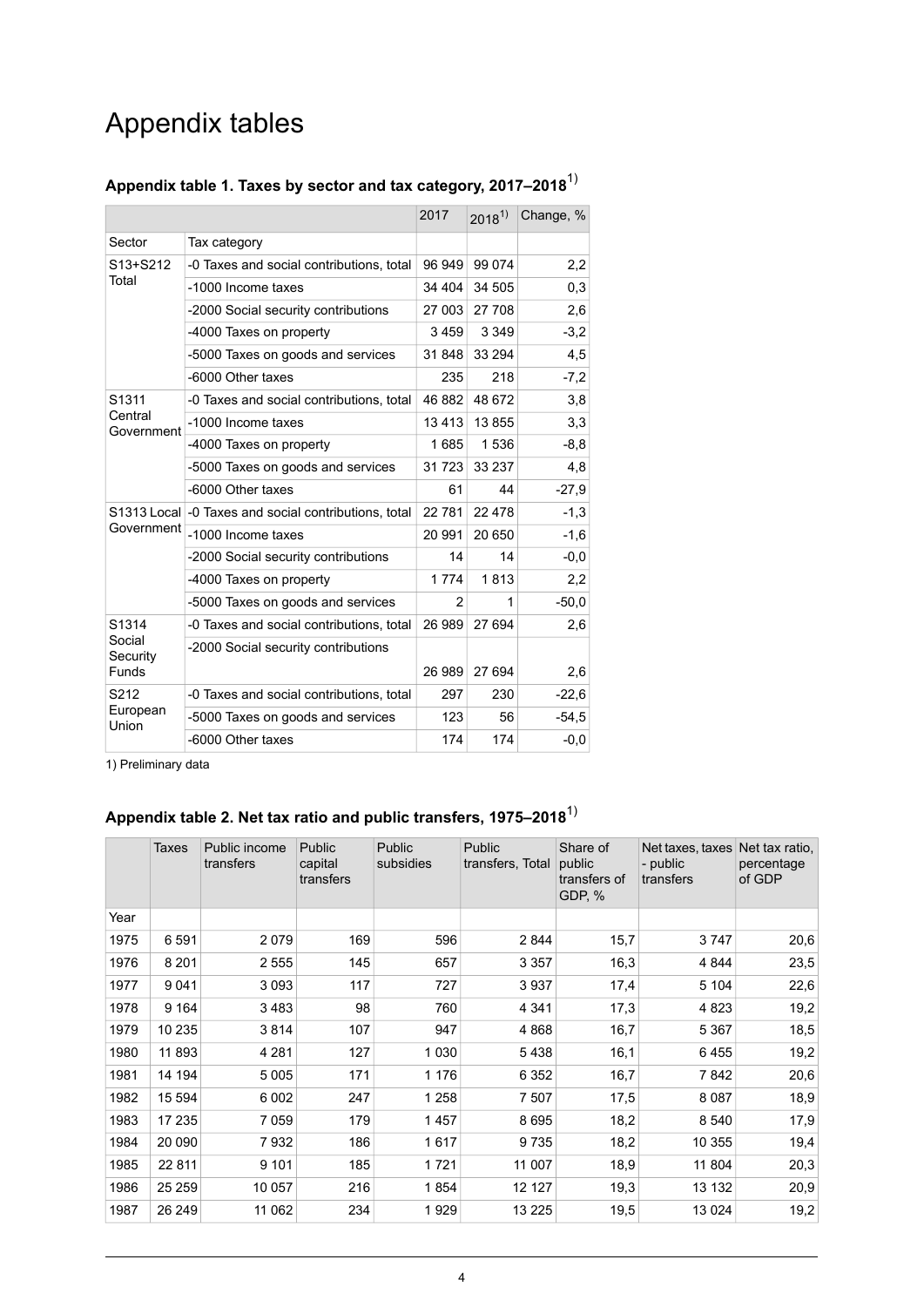|            | Taxes   | Public income<br>transfers | Public<br>capital<br>transfers | Public<br>subsidies | Public<br>Share of<br>public<br>transfers, Total<br>transfers of<br>GDP, % |      | Net taxes, taxes Net tax ratio,<br>- public<br>transfers | percentage<br>of GDP |
|------------|---------|----------------------------|--------------------------------|---------------------|----------------------------------------------------------------------------|------|----------------------------------------------------------|----------------------|
| 1988       | 32 200  | 12 119                     | 449                            | 2 1 2 2             | 14 690                                                                     | 19,1 | 17510                                                    | 22,8                 |
| 1989       | 35 700  | 13 143                     | 353                            | 2 2 4 1             | 15737                                                                      | 18,3 | 19 963                                                   | 23,2                 |
| 1990       | 39 050  | 15 2 64                    | 323                            | 2477                | 18 064                                                                     | 19,8 | 20 986                                                   | 23,1                 |
| 1991       | 38 648  | 18 0 22                    | 445                            | 2781                | 21 248                                                                     | 24,4 | 17 400                                                   | 20,0                 |
| 1992       | 37 30 6 | 20 917                     | 436                            | 2811                | 24 164                                                                     | 28,5 | 13 142                                                   | 15,5                 |
| 1993       | 37 280  | 22 659                     | 1401                           | 2681                | 26 741                                                                     | 31,2 | 10 539                                                   | 12,3                 |
| 1994       | 41 307  | 23 573                     | 1633                           | 2 6 6 3             | 27869                                                                      | 30,7 | 13 4 38                                                  | 14,8                 |
| 1995       | 43 855  | 23 815                     | 2669                           | 3 102               | 29 586                                                                     | 30,0 | 14 269                                                   | 14,5                 |
| 1996       | 46 639  | 24 186                     | 1449                           | 2577                | 28 212                                                                     | 27,6 | 18 4 27                                                  | 18,1                 |
| 1997       | 49792   | 24 490                     | 356                            | 2 603               | 27 449                                                                     | 24,8 | 22 343                                                   | 20,2                 |
| 1998       | 53 965  | 24 8 20                    | 494                            | 2 5 9 8             | 27 912                                                                     | 23,2 | 26 053                                                   | 21,6                 |
| 1999       | 56 180  | 25 4 43                    | 1 0 2 8                        | 2610                | 29 081                                                                     | 22,9 | 27 099                                                   | 21,4                 |
| 2000       | 62 432  | 25 351                     | 505                            | 2807                | 28 663                                                                     | 21,0 | 33 769                                                   | 24,8                 |
| 2001       | 62 354  | 26 344                     | 579                            | 2817                | 29 740                                                                     | 20,6 | 32 614                                                   | 22,6                 |
| 2002       | 64 261  | 28 007                     | 586                            | 2835                | 31 4 28                                                                    | 21,2 | 32 833                                                   | 22,1                 |
| 2003       | 64 247  | 29 318                     | 463                            | 2843                | 32 624                                                                     | 21,5 | 31 623                                                   | 20,9                 |
| 2004       | 66 278  | 30 544                     | 481                            | 2 9 0 5             | 33 930                                                                     | 21,4 | 32 348                                                   | 20,4                 |
| 2005       | 69 230  | 31 577                     | 657                            | 2929                | 35 163                                                                     | 21,4 | 34 067                                                   | 20,7                 |
| 2006       | 72763   | 32 523                     | 561                            | 3 0 6 4             | 36 148                                                                     | 20,9 | 36 615                                                   | 21,2                 |
| 2007       | 77 447  | 33 4 22                    | 604                            | 3 1 1 8             | 37 144                                                                     | 19,9 | 40 303                                                   | 21,6                 |
| 2008       | 79823   | 35 333                     | 700                            | 3 2 9 8             | 39 331                                                                     | 20,3 | 40 492                                                   | 20,9                 |
| 2009       | 74 103  | 38 633                     | 787                            | 3 3 0 9             | 42729                                                                      | 23,6 | 31 374                                                   | 17,3                 |
| 2010       | 76 315  | 40 463                     | 694                            | 3 4 3 4             | 44 591                                                                     | 23,8 | 31 7 24                                                  | 17,0                 |
| 2011       | 82750   | 42 293                     | 706                            | 3496                | 46 495                                                                     | 23,6 | 36 255                                                   | 18,4                 |
| 2012       | 85 269  | 44 812                     | 651                            | 3513                | 48 976                                                                     | 24,5 | 36 293                                                   | 18,2                 |
| 2013       | 88 688  | 47039                      | 677                            | 3484                | 51 200                                                                     | 25,2 | 37 488                                                   | 18,4                 |
| 2014       | 90 027  | 49 0 94                    | 688                            | 3546                | 53 328                                                                     | 26,0 | 36 699                                                   | 17,9                 |
| 2015       | 92 076  | 50 636                     | 944                            | 3581                | 55 161                                                                     | 26,3 | 36 915                                                   | 17,6                 |
| 2016       | 95 126  | 51 437                     | 805                            | 3 5 0 5             | 55 747                                                                     | 25,8 | 39 379                                                   | 18,2                 |
| 2017       | 96 949  | 52 050                     | 579                            | 3467                | 56 096                                                                     | 25,1 | 40 853                                                   | 18,2                 |
| $2018^{1}$ | 99 0 74 | 52 868                     | 449                            | 3546                | 56 863                                                                     | 24,3 | 42 211                                                   | 18,1                 |

1) Preliminary data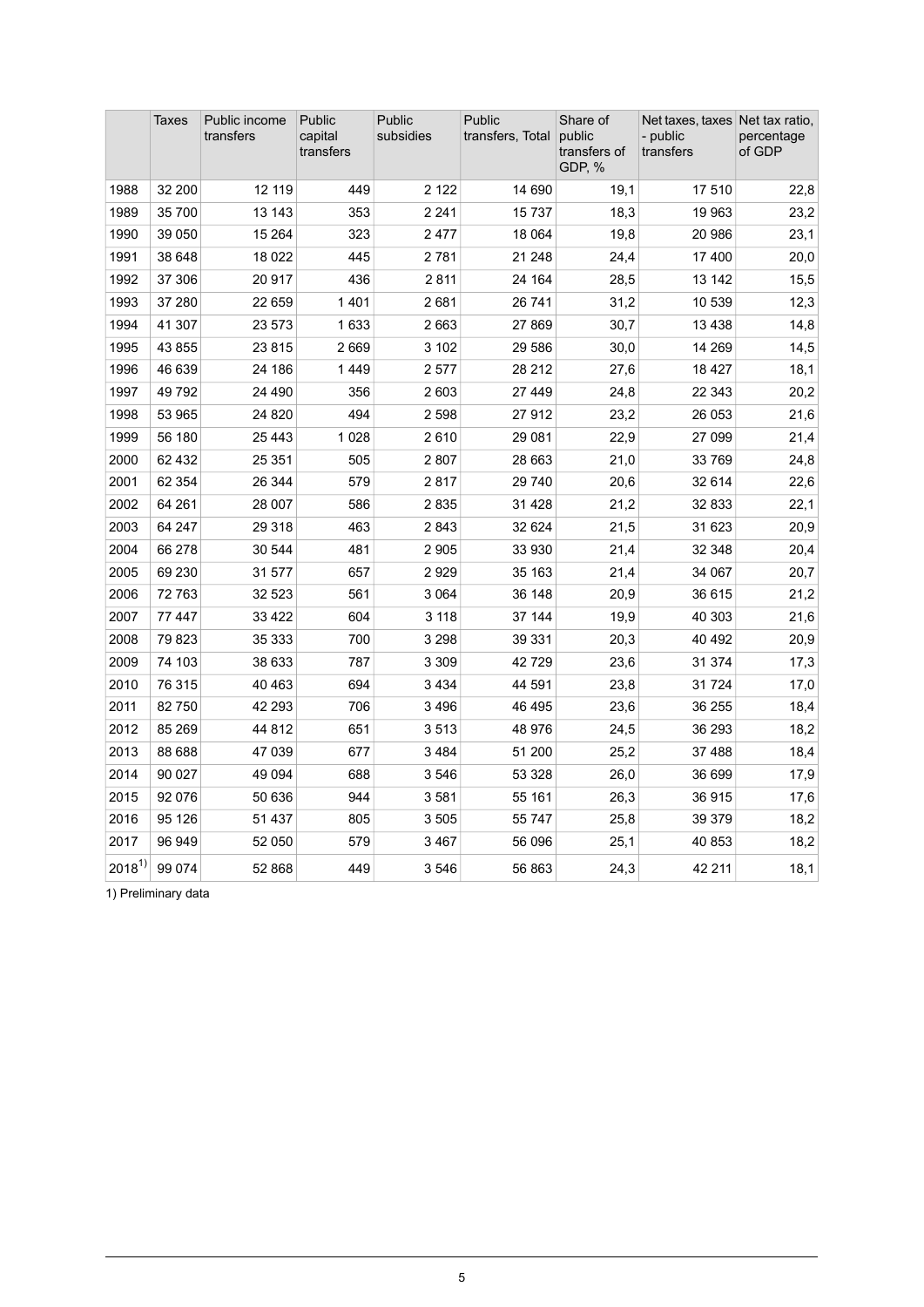## Appended figures

#### <span id="page-5-0"></span>**Appendix figure 1. Tax ratio, 1976–2018\***



<span id="page-5-1"></span>**Appendix figure 2. Tax ratio by tax collector sector 1976–2018\***

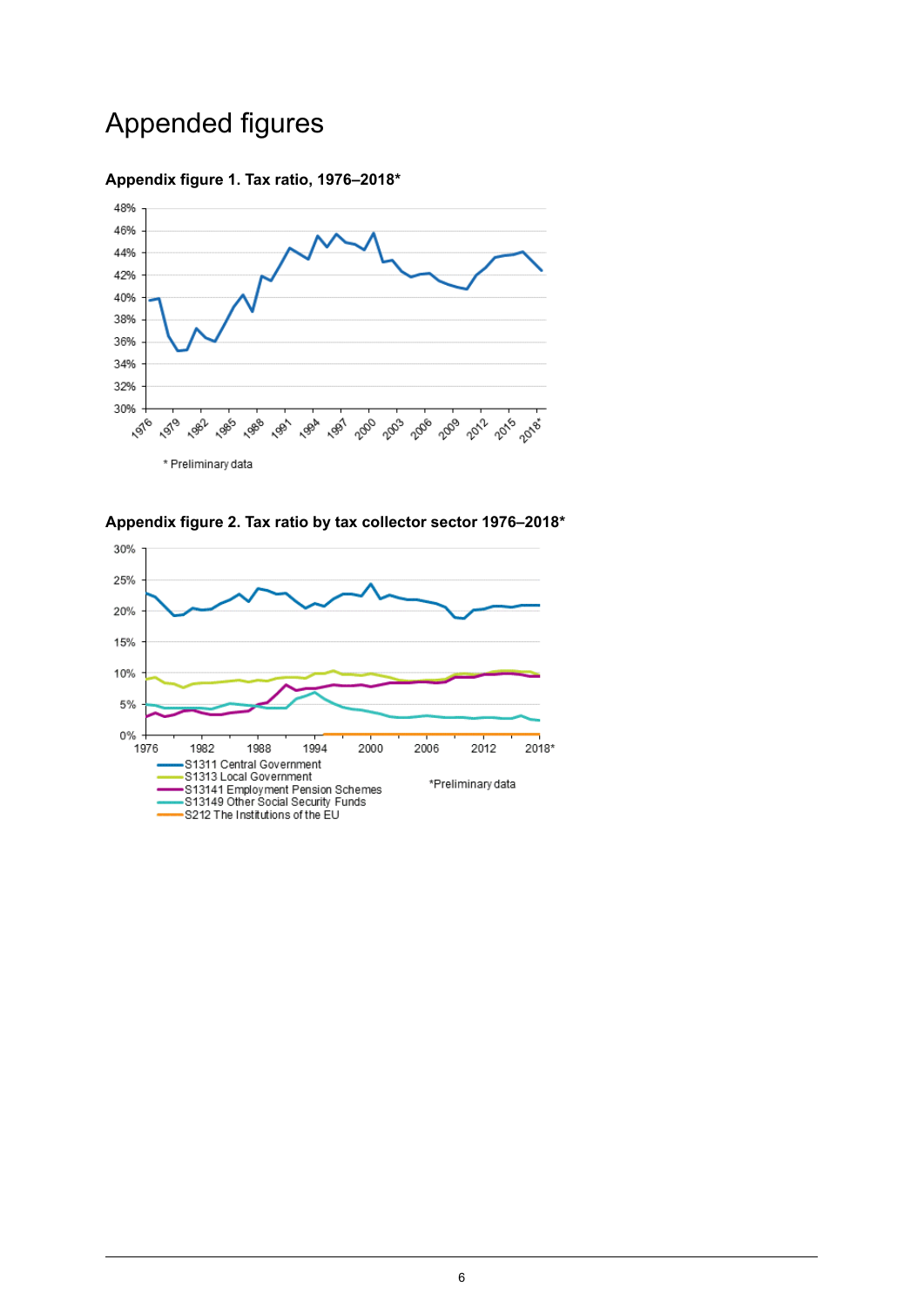## <span id="page-6-0"></span>Revisions in these statistics

#### **Revision of the tax rate**

| Sector                                    | Variable         | Year |      |      | 1st release, % <sup>1)</sup> Latest release, % Revision, percentage point (latest minus first) |
|-------------------------------------------|------------------|------|------|------|------------------------------------------------------------------------------------------------|
| S13+S212 General                          | Tax ratio l 2011 |      | 42,0 | 42.0 | 0,0                                                                                            |
| government and<br>Institutions and Bodies |                  | 2012 | 42,8 | 42,7 | $-0,1$                                                                                         |
| of the European Union                     |                  | 2013 | 44,0 | 43.6 | $-0.4$                                                                                         |
|                                           |                  | 2014 | 44,1 | 43.8 | $-0,3$                                                                                         |
|                                           |                  | 2015 | 44,5 | 43,8 | $-0,7$                                                                                         |
|                                           |                  | 2016 | 44,3 | 44.0 | $-0,3$                                                                                         |
|                                           |                  | 2017 | 43.4 | 43,3 | $-0,1$                                                                                         |

1) 2011-2013: the first release according to ESA2010 on 11 July 2014.

#### **Revision of the tax bill**

| Sector                                                    | Variable                           | Year |        |        | 1st release, EUR mil. <sup>1)</sup> Newest release, EUR mil. Revision, EUR mil. (latest<br>minus first) |
|-----------------------------------------------------------|------------------------------------|------|--------|--------|---------------------------------------------------------------------------------------------------------|
| S13+S212<br>General<br>government and<br>Institutions and | All taxes and<br>payments<br>total | 2011 | 82 750 | 82 750 | 0                                                                                                       |
|                                                           |                                    | 2012 | 85 269 | 85 269 | 0                                                                                                       |
|                                                           |                                    | 2013 | 88 589 | 88 688 | 99                                                                                                      |
| Bodies of the                                             |                                    | 2014 | 89 932 | 90 027 | 95                                                                                                      |
| European Union                                            |                                    | 2015 | 92 144 | 92 002 | $-70$                                                                                                   |
|                                                           |                                    | 2016 | 94 935 | 95 126 | 191                                                                                                     |
|                                                           |                                    | 2017 | 96 930 | 96 949 | 19                                                                                                      |

1) 2011-2013: the first release according to ESA2010 on 11 July 2014.